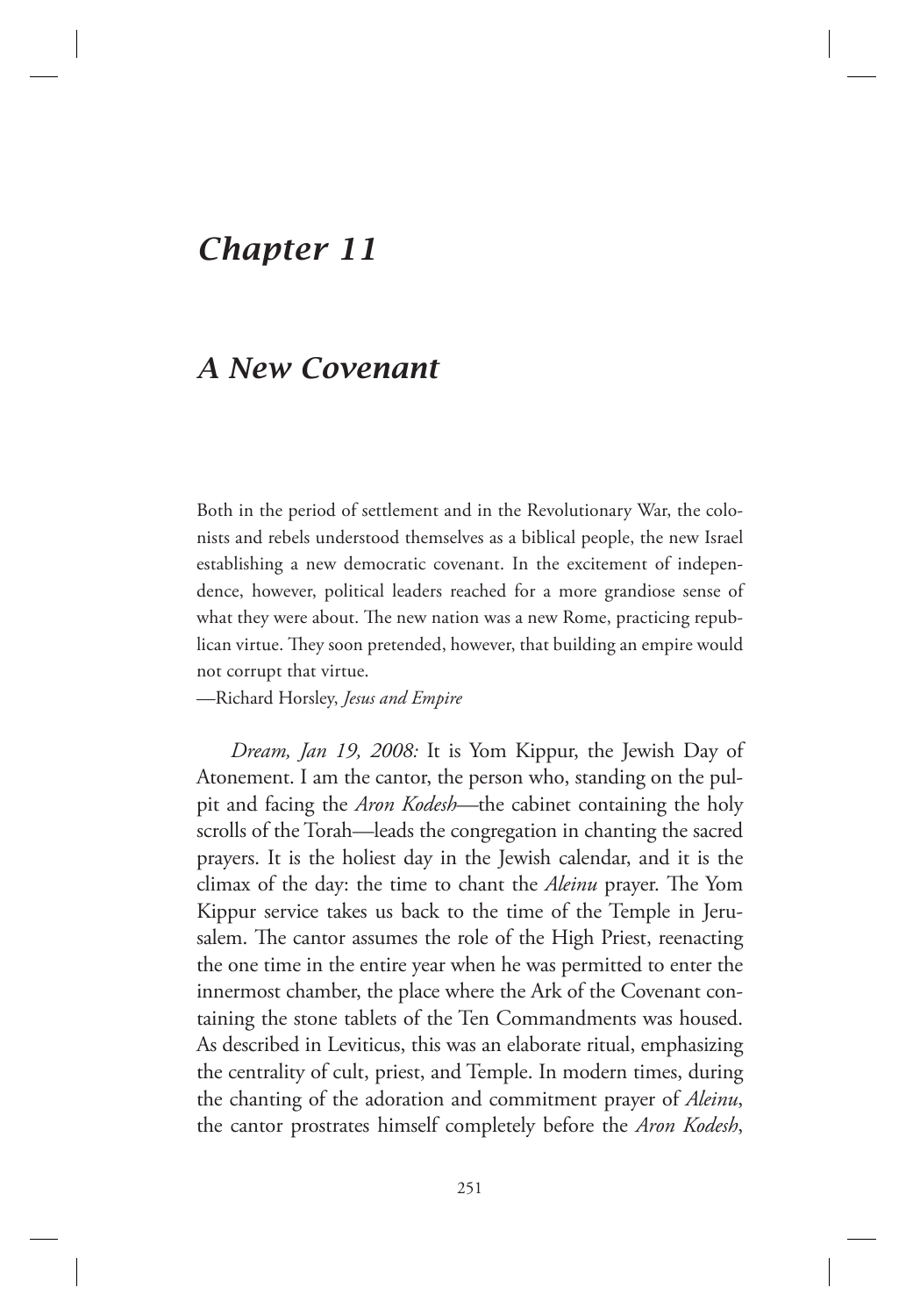lying completely prone and touching his head to the floor. This is the one time in the liturgical year that this happens. The *Aleinu* prayer itself, however, is chanted by Jews every day three times a day in the Jewish worship service. As we chant, we bend our knees and bow at the waist as we affirm our devotion to God and our commitment to the covenant that binds both parties.

In my waking life, I had performed this solemn Yom Kippur ritual, as the cantor entreating on behalf of the congregation, on perhaps six occasions. As a worshipper, I have chanted it thousands of times, from childhood through adulthood. In my dream, however, I can't do it. I am standing before the *Aron Kodesh*, about to perform this act, and instead of lowering myself to the floor, I am saying to myself, what am I doing? How can I be prostrating myself in this ritual, and saying these words?

*It is our duty to praise the Master of All to acclaim the greatness of the One who forms all creation: He who did not make us like the nations of other lands, and did not make us the same as other families of the Earth. Who did not make our lot like theirs, but assigned us a destiny different from all the others. And we bend our knees, and bow down, and give thanks, before the King, the King of Kings, the Holy One, Blessed is He.*

Two nights later I have a second dream. In this dream, I am with a group of Christians. We are standing together in a church. I am translating the *Aleinu* prayer for them. It's a kind of "full disclosure" of how we Jews do in fact regard ourselves as the chosen—how we continue to hold ourselves apart and see ourselves as, well, superior. I tell them that for some time I have chosen not to recite this prayer when in synagogue (this is true). Someone remarks humorously that this Jew—me—is now "in"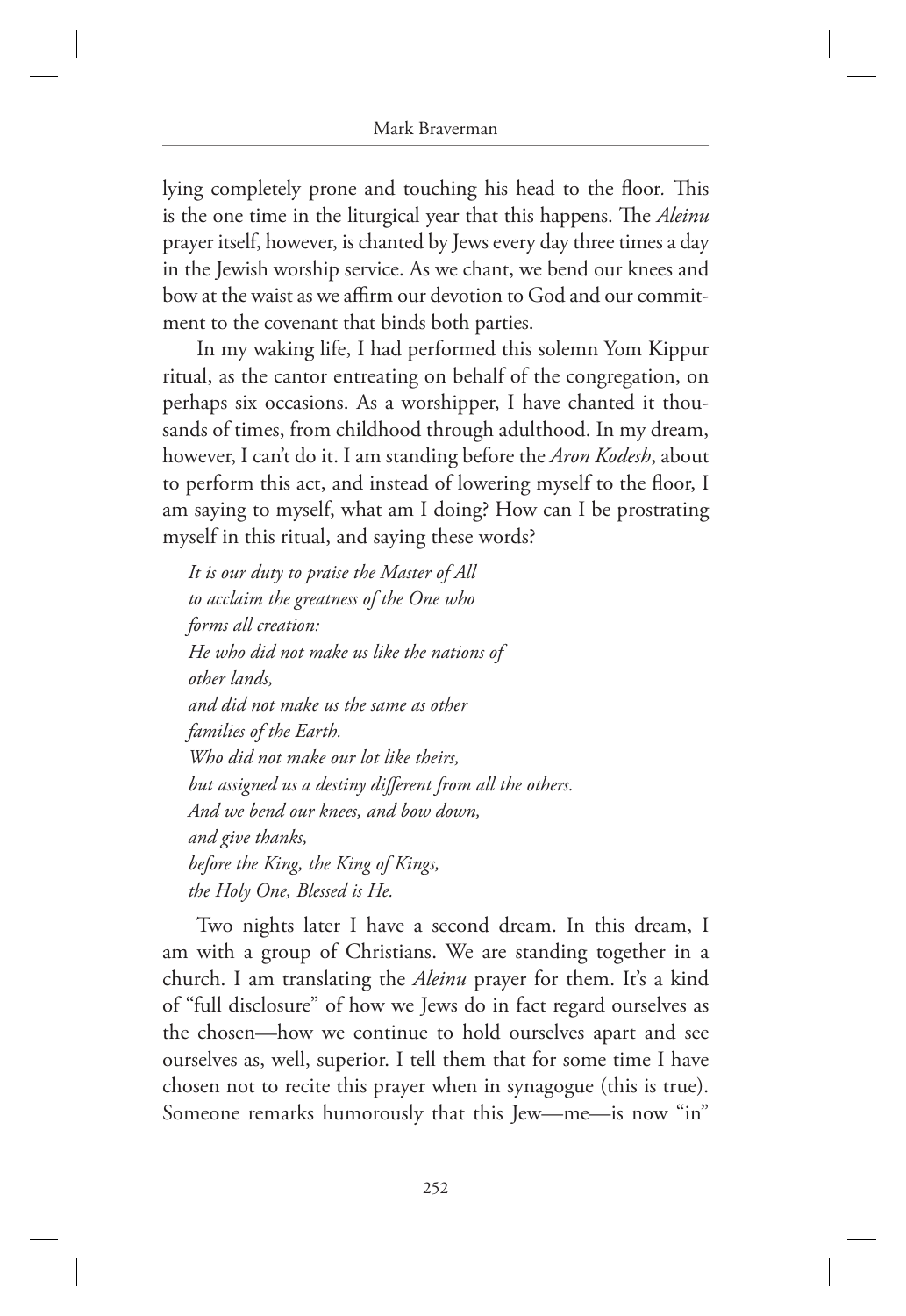the Presbyterian Church. In the dream, I feel a vague discomfort about exposing this prayer to non-Jews. What am I doing, I ask myself, revealing this "secret clan" information to people outside the faith? Won't this contribute to Jew-hatred? Aha, they will say, what we've been told is true! The Jews are an exclusive club; they do feel superior to the rest of us, and all along they have been plotting to take over the world!

As dreams go, these two seem easy to interpret. They came to me while I was deep into the writing of this book. At first glance, they each seem to express different ways in which I was struggling with the personal crisis that had begun with my visit to Israel and the West Bank. In the first, to use the Freudian term, it is my "ego" that is speaking. In other words, I am involved in a healthy process of self-examination in a mature, adult fashion. The second is a more classic anxiety dream: the Freudian "superego," an internalized, scolding voice of authority, is punishing me for my disloyal, independent thoughts and actions. It's telling me to stop this childish rebellion and start following the rules: be faithful to the clan, keep the family secrets, and trust no one from the outside. The second dream is drawing me back into the fold of *Aleinu.*

But there is more here than the dramatization of a personal crisis. The function of dreams is to deepen one's experience and, sometimes, to help point the way to future behavior. The first dream put me back in the Holy Land, standing before Jerusalem, as we do symbolically at worship, facing in the direction of the Temple site. In the summer of 2006, witnessing the ethnic cleansing being carried out in my name and navigating between the two worlds of West and East Jerusalem, it was as if I were standing before my maker on Yom Kippur, with, as the liturgy goes, "a heart torn and seething." I felt myself hurled to the ground in sorrow, despair, and humility before the enormity of what I was experiencing. I was asking myself, as one is enjoined to do on the Day of Atonement, "How have I acted toward my fellow human beings? What do I see when, the veil of illusion and self-deception having been ripped away, stripped of my everyday routine and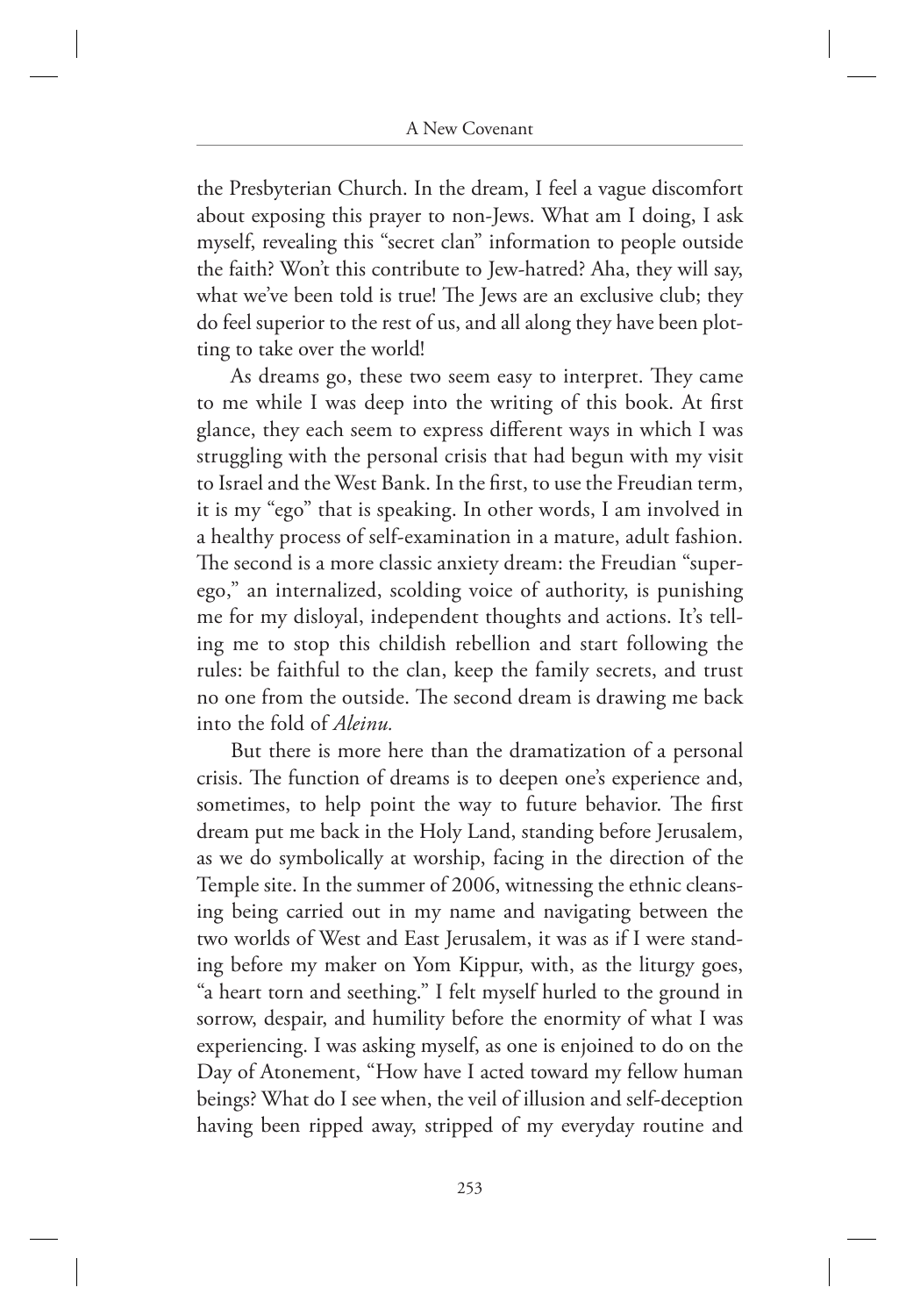comforts, I look in the mirror? When I confront my sins of greed, lust, arrogance, and selfishness, what must I do in order to make myself whole with my fellow men and women and with my God, so that I may be inscribed for life in the coming year in the divine book of judgment? That was my existential state that summer.

For me, it was Yom Kippur. On this one day of the Jewish liturgical year, late in the afternoon when the fasting has done its work and the endless repetition of the confessional prayers has worn through our defenses, we read the book of Jonah. Without question, during that summer I lay in the belly of the fish. How was I going to find my way back to solid ground? What was the lesson I was supposed to learn? And—this was the question I was asking myself most of all—what was I to do now?

My second dream set me down here in my present life, and pointed to the future. In dreams, jokes speak the truth. No, I was not converting and becoming a Presbyterian. But in the dream, I am in the church, a location that had been "off limits" to me as a child. In my dream, I had stepped outside of the tribal frame and into the rest of the world. I was, finally, joining the community from which, according to the *Aleinu* prayer, I was supposed to hold myself apart. This would be my future—the work of repentance and renewal, throwing off the old prayer and joining, in community, with "the families of the earth."

Dreams rip away the veil. If *Aleinu* contains the secrets of the clan, then it is this very secret that needs to be exposed—not to the others but to our very selves—and transcended. As Jews, we have taken tentative steps in that direction. You can still find *Aleinu* in the prayer book of the Reconstructionist movement, the most reformist of the Jewish denominations, but the line "who did not make us like the nations of other lands" has been replaced with "who gave us teachings of truth and planted eternal life within us." It's a start, but it is not enough. We must guard against complacency and denial. This sensitivity to the exclusivism of the prayer could lead in a positive direction, but it could also serve to sweep the issue under the rug. For example, Christians, for their part, have retranslated, ignored, or simply omitted from worship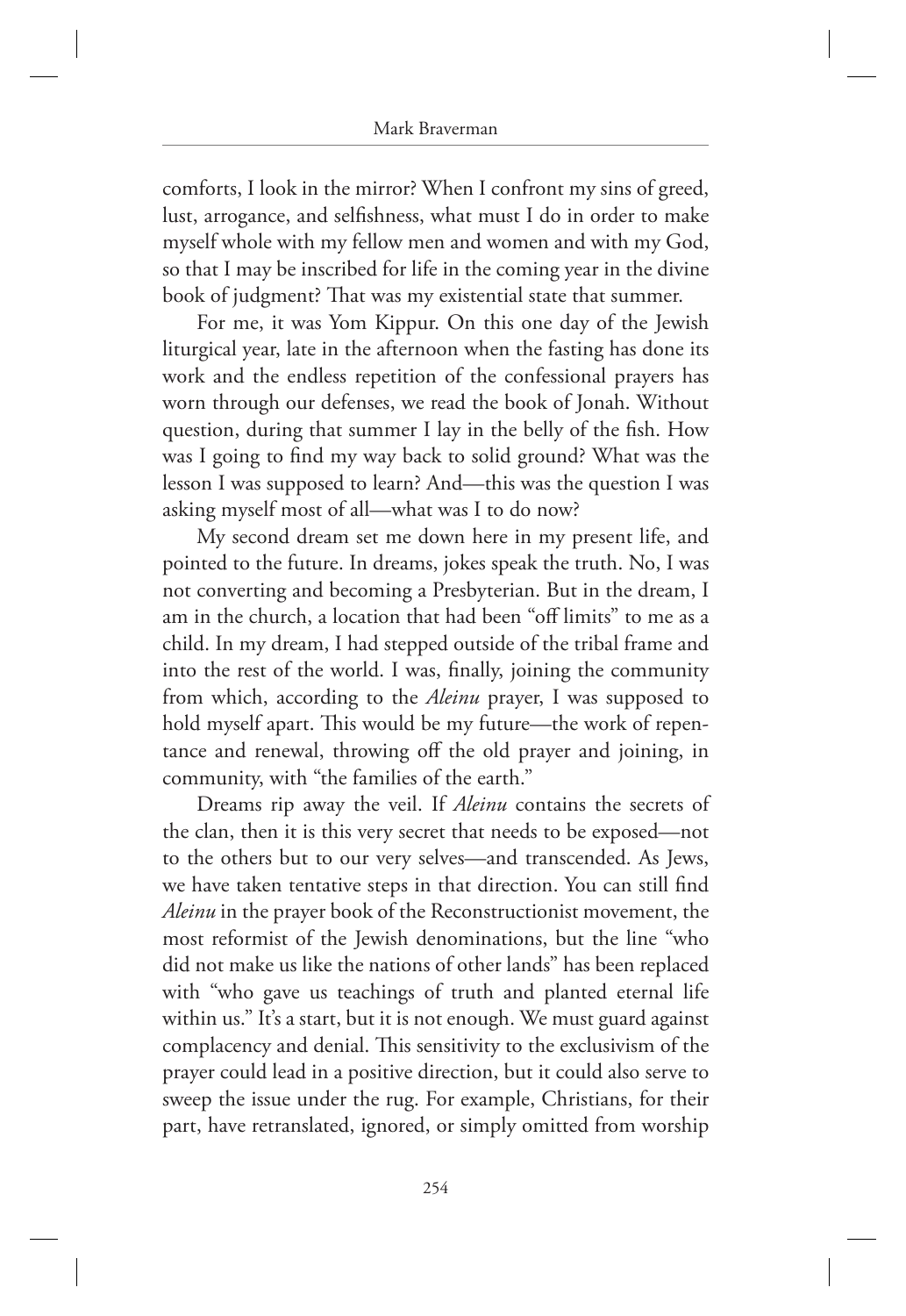the anti-Semitic passages in the New Testament. But is this act the beginning of a discussion about how we can begin to come together as faith communities, or simply a way to make amends and "smooth out" the historically rough edges of Christian-Jewish relations? Jews can edit out the triumphalism and separatism in *Aleinu*. Christians can excise or try to explain away the anti-Judaism of John 3 and Matthew 27. But is this scriptural sanitation activity "interfaith window dressing" or a genuine clearing away of the old triumphalism in the search for (or return to) a model of a universal human community? Do Jews really want to join the wider community as equals and to let go of our sense of entitlement and our preoccupation with our suffering?

### A Prophecy of Surprise and Hope

We turn again to Walter Brueggemann to provide a vision for a new spiritual direction. In a 2008 article entitled "Prophetic Ministry in the National Security State," Brueggemann writes about "the core of preaching," namely, the meaning of the Gospel narrative of Christ crucified and risen. "That Friday turn of the world," he writes, "was the exposure of the vulnerability of God to the violence of the Empire" (286). In this piece, Brueggemann calls for a prophecy of surprise and hope, a vision that can help overcome society's propensity toward denial and dread. Prophetic ministry, in Brueggemann's view, invites us to accept our sense of vulnerability. He challenges us to feel discomfort, even agony, about what is happening in our world, and to face a future that, although uncertain, is committed to the creation of something new. This is in contrast to the comfortable refuge sought in the certainty of scriptural authority devoted to the support of our political beliefs, or to the equally comfortable refuge of a shallow humanitarianism. Brueggemann issues a challenge to Christian and Jewish theologians alike who articulate a "theology of certainty that supports empire-building"  $(311)$ . Thus, in Brueggemann's vision, "prophetic ministry is neither prediction, as some conservatives would have it, nor social action as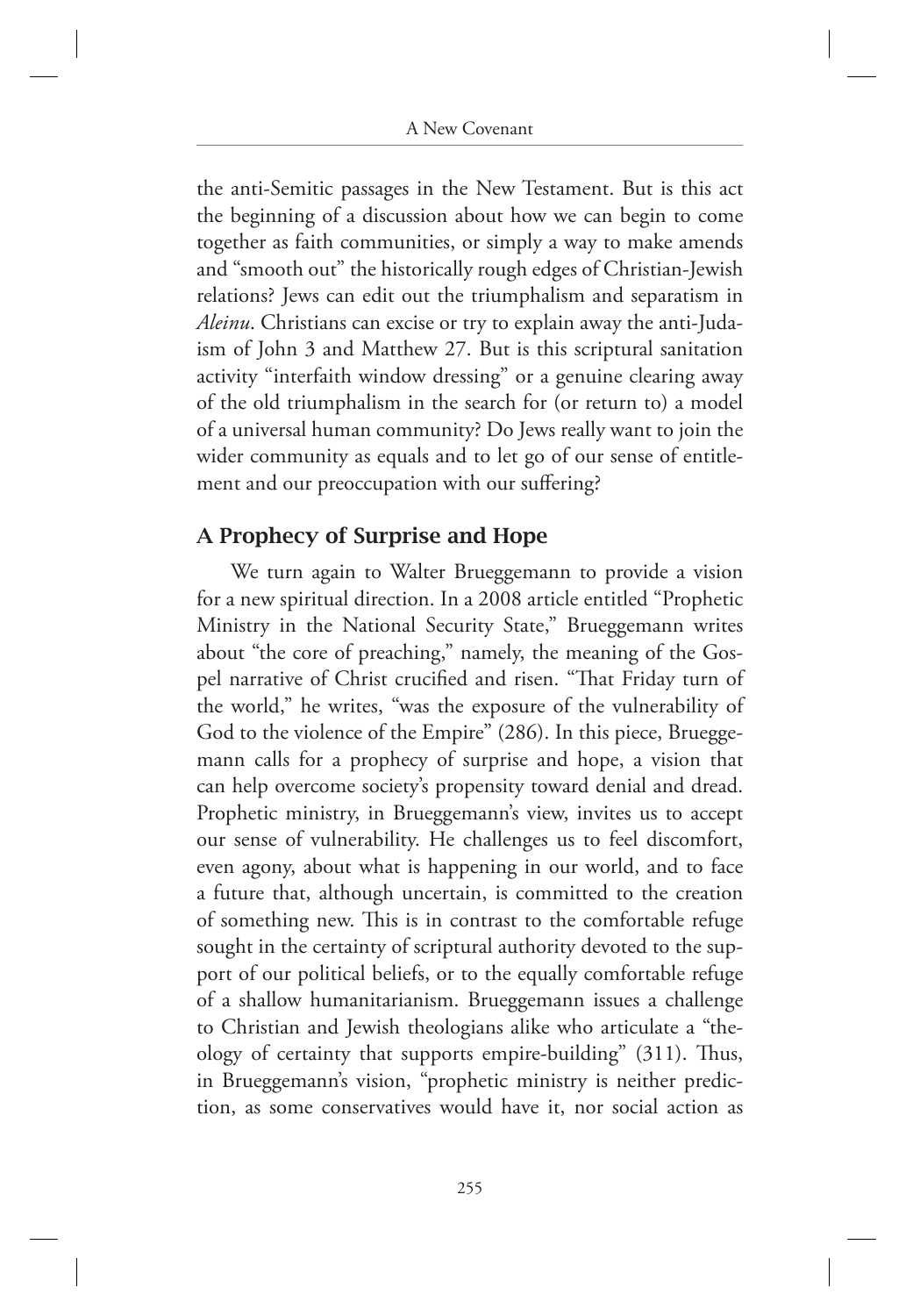some liberals would have it. Prophetic ministry is to talk in ways that move past denial and that move past despair into the walk of vulnerability and surprise, there to find the gift of God and the possibility of genuine humanness" (295).

My people need to hear this message. It has become a matter of life and death for us to overcome our denial about the seriousness of our situation. It is urgent that we hear the truth spoken by our modern-day Israeli prophets—the Jeff Halpers and Rami Elhanans and Checkpoint Watch Women and Israel Army refusniks who are crying that there is no peace and demanding justice in Israel and in the territories. The time is now—we can't wait any longer—to expose distortions like "peace process" and "security wall" that disguise land theft and ethnic cleansing. We need to listen to Israelis Uri Avnery and Avraham Burg's warnings about the growth of, in Avnery's words, the "violent Israeli Fascism" of the settler movement that has taken control of Israel's policies in such a profound and destructive way. We need to hear President Jimmy Carter calling the world powers to account when he writes, "In order to perpetuate the occupation, Israeli forces have deprived their unwilling subjects of basic human rights. No objective person could personally observe existing conditions in the West Bank and dispute these statements" (2006, 208–209).

We also need to listen to our Old Testament prophets, whose message is particularly relevant to us today. Like the prophets, we must call for Jewish reform. We must call for a truly "new" covenant, one that will be shared and universal, one that transcends theological or religious categories. Leaving behind fundamental aspects of our covenant will require of Jews nothing less than a reformation—but do this we must. This will not make us Christians—as much as I think that we need to look to Jesus's ministry for prophetic guidance. Rather, we must make common cause with Christians who seek to join us in this same spirit of community.

Catholic theologian Richard Gaillardetz, in his 2008 *Ecclesiology for a Global Church*, referring to the reforming spirit of the Second Vatican Council of 1962 to 1965, observed that the willingness to open up the conversation about church doctrine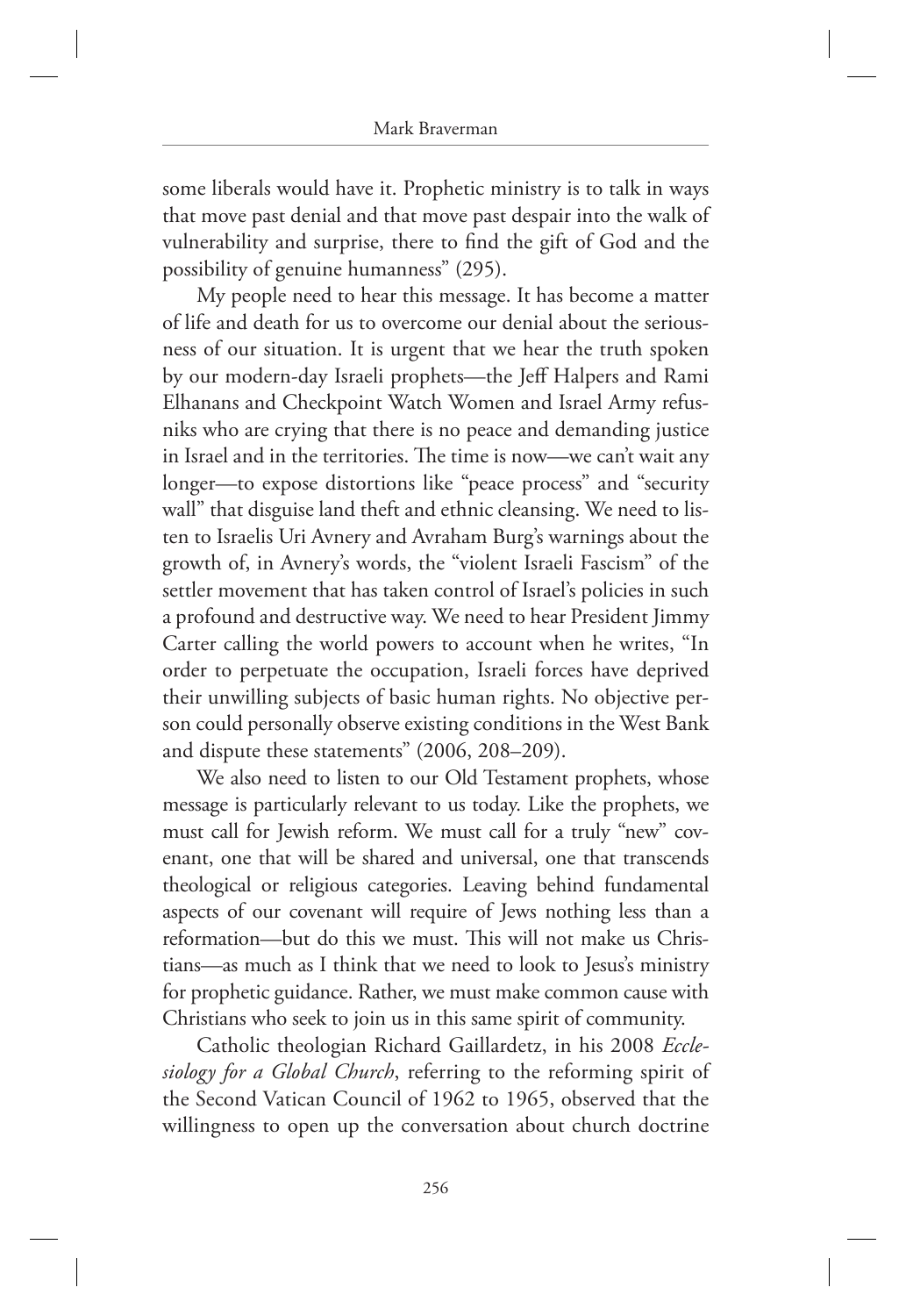was the result of "a new and positive engagement with the contemporary world" (xviii). This requirement to actively engage is precisely the point. It was true for the imperial context of firstcentury Palestine, and it is true for twenty-first-century Palestine and the geopolitical context in which it exists. It is in times of sociopolitical crisis that openness to change and to voices of resistance are most needed, and it is also in these periods that these voices are most likely to be silenced. Brueggemann points out that when an oppressive system feels itself threatened it enlists religion in the service of self-preservation (2008). Therefore, it is in those times that prophetic ministry is most urgently required. Gaillardetz asserts that it is prophecy's function to challenge "a communal vision numb to the gap between what is and what ought to be. It is a community bereft of a 'prophetic imagination,' incapable of mourning its failure to live up to the demands of the covenant and incapable as well of hoping for a new and different future" (6).

# A New Family

The Gospel narrative provides vivid illustrations. In the prologue to this book, we encountered Jesus in the earliest days of his ministry. The Gospel recounts, "Then his mother and his brothers came: and standing outside, they sent for him and called him. A crowd was sitting around him; and they said to him, 'Your mother and your brothers and sisters are outside, asking for you.' And he replied, 'Who are my mother and my brothers?' And looking at those who sat around him, he said, 'Here are my mother and my brothers! Whoever does the will of God is my brother and sister and mother'" (Mark 3:31–35 [NRSV]).

In 30 CE, the people of the Galilee and Judea were suffering horribly under the heel of Rome. Popular revolts during Jesus's childhood against Rome and its client rulers were brutally suppressed (Horsley 2008, 81). Villages were burned, people killed or enslaved, and thousands of insurgents crucified. Jesus's ministry can be seen as a direct response to the cruelty of imperial rule. The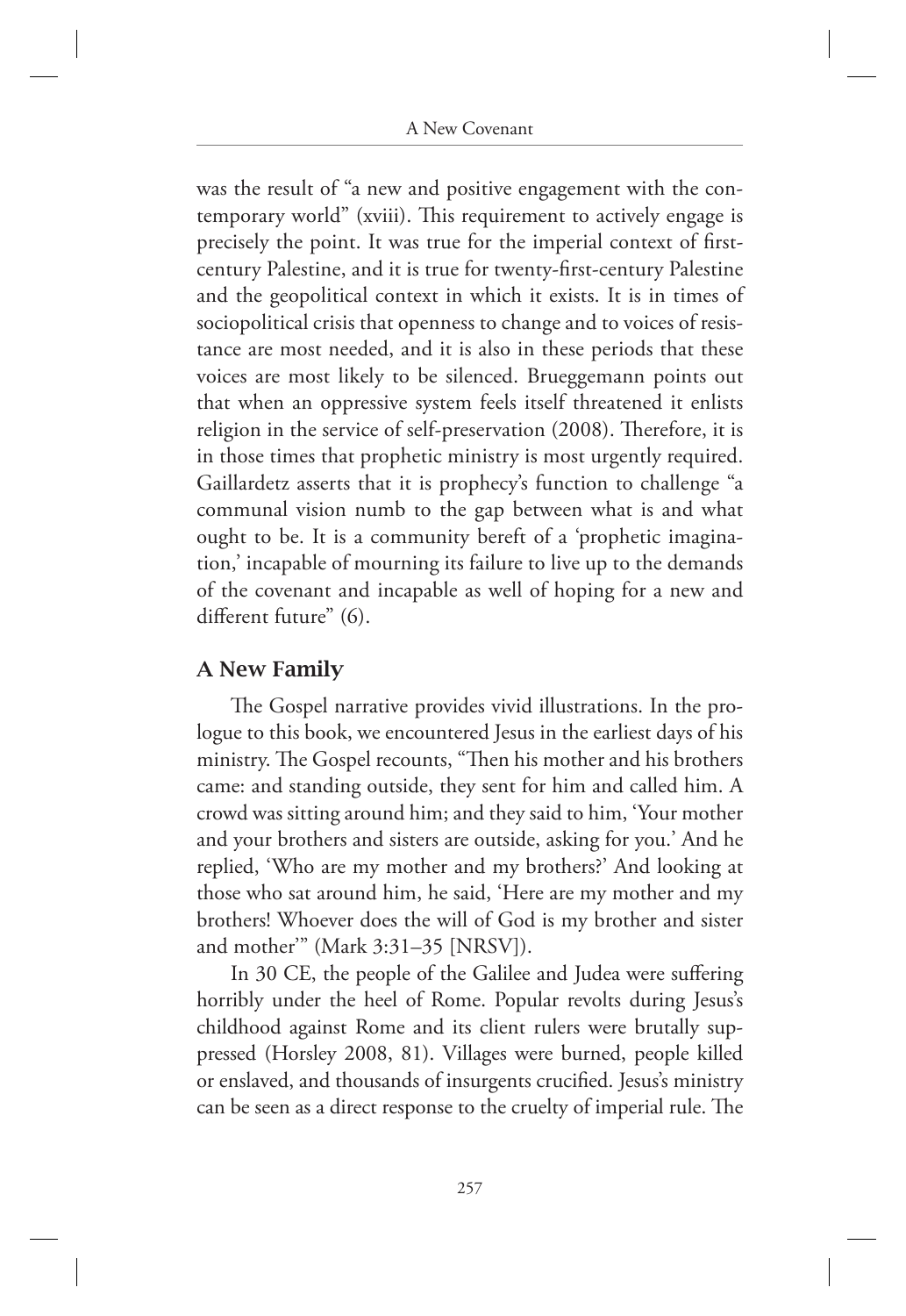Gospel narratives attest to this suffering in metaphorical fashion: Jesus's exorcisms signify the driving out of the forces of evil that had taken control of Judean society. His healing of illnesses refers to the social consequences of the crushing inequities of imperial subjugation in the form of malnutrition and weakened immunities. The Kingdom of God proclaimed by Jesus in his earliest pronouncements was thus a *political* statement, referring to the replacement of oppressive Roman domination with a just society. Jesus, therefore, was building a new community based on commitment to universal values of justice: in his idiom, to commit to the coming Kingdom of God is to enter the discipleship of social and political transformation (Horsley 2008). Walter Wink, commenting on the above passage from Mark, observes that here Jesus "offers an alternative: a new family, made up of those whose delusions have been shattered, who are linked, not by that tightest of all bonds, the blood-tie, but by the doing of God's will" (1992, 119).

When experience shatters your assumptions, when crisis forces you to reassess your commitments or the comfort of your political beliefs, you must seek out new or expanded community and linkages. To fail to do so is to lose your moral compass. It also risks disintegration of that community or, worse, its organization around a destructive (and self-destructive) project. This is as true for individuals and families as it is for communities and even entire nations.

When Rami Elhanan and Nurit Peled-Elhanan lost their daughter to a Palestinian suicide bomber, they faced such a crisis. For them, their recovery as a family was inextricably tied to the responsibility they came to feel for their people. Nurit Elhanan spoke to an audience in Tel Aviv, Israel, in 2001:

When my little girl was killed, a reporter asked me how I was willing to accept condolences from the other side. I replied without hesitation that I *had* refused to meet with the other side: when Ehud Olmert, then the mayor of Jerusalem came to offer his condolences I took my leave and would not sit with him. For me, the other side, the enemy, is not the Palestinian people. For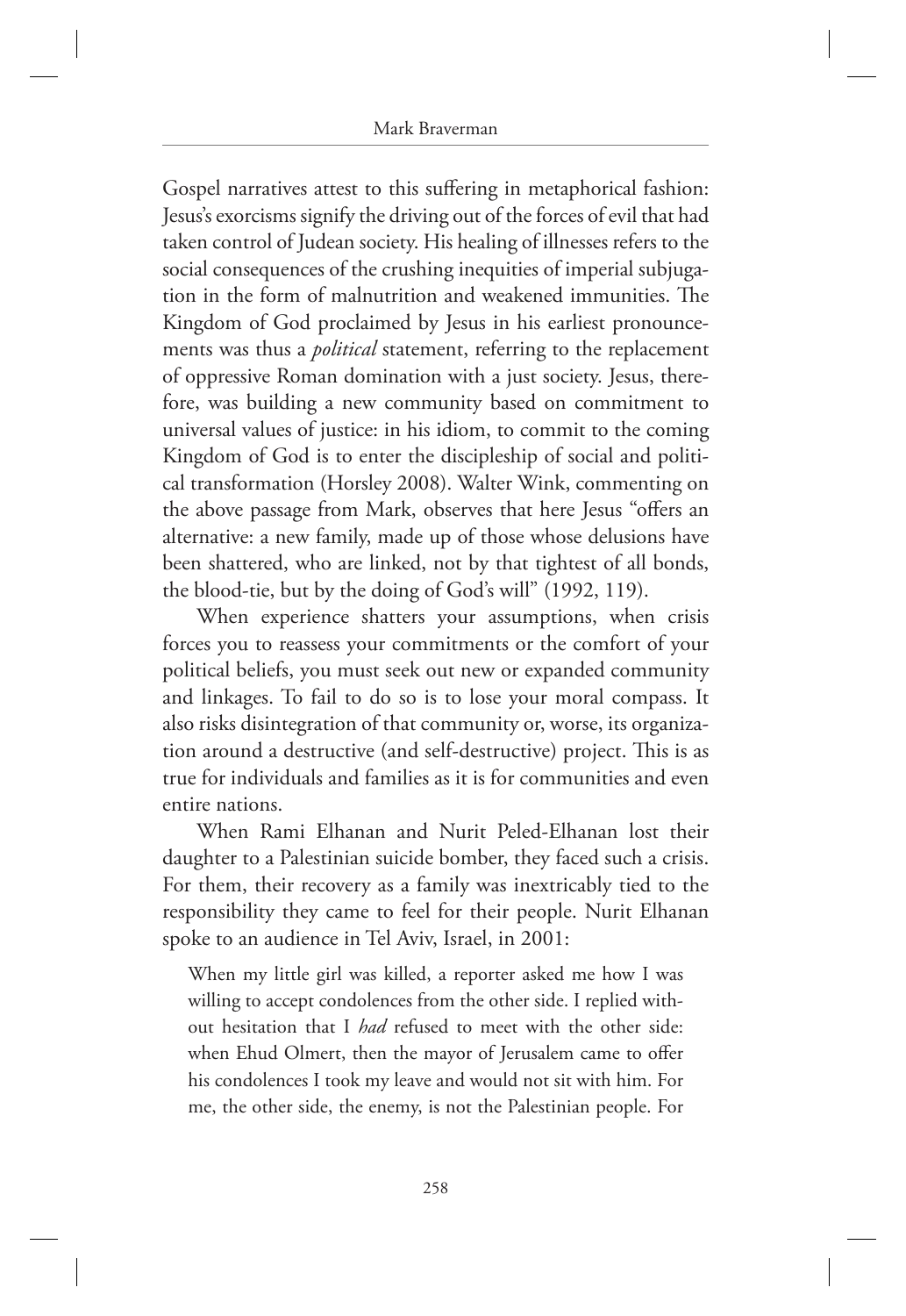me the struggle is not between Palestinians and Israelis, nor between Jews and Arabs. The fight is between those who seek peace and those who seek war. My people are those who seek peace. My sisters are the bereaved mothers, Israeli and Palestinian, who live in Israel and in Gaza and in the refugee camps. My brothers are the fathers who try to defend their children from the cruel occupation, and are, as I was, unsuccessful in doing so. Although we were born into a different history and speak different tongues there is more that unites us than that which divides us. (Peled-Elhanan, 2001)

This lesson continues to be driven home in the starkest, most agonizing way. At this writing, in early January 2009, during the Israeli bombardment of Gaza, American Jewish academic and peace activist Sara Roy published an article in the *Christian Science Monitor* entitled "Israel's 'Victories' in Gaza Come at a Steep Price" (January 2, 2009). In it, she wrote:

I hear the voices of my friends in Gaza as clearly as if we were still on the phone; their agony echoes inside me. They weep and moan over the death of their children, some, little girls like mine, taken, their bodies burned and destroyed so senselessly.

In nearly 25 years of involvement with Gaza and Palestinians, I have not had to confront the horrific image of burned children—until today. What will happen to Jews as a people, whether we live in Israel or not? Why have we been unable to accept the fundamental humanity of Palestinians and include them within our moral boundaries? Rather, we reject any human connection with the people we are oppressing. Ultimately, our goal is to tribalize pain, narrowing the scope of human suffering to ourselves alone.

Our rejection of "the other" will undo us. We must incorporate Palestinians and other Arab peoples into the Jewish understanding of history, because they are a part of that history. We must question our own narrative and the one we have given others, rather than continue to cherish beliefs and sentiments that betray the Jewish ethical tradition. Israel's victories are pyrrhic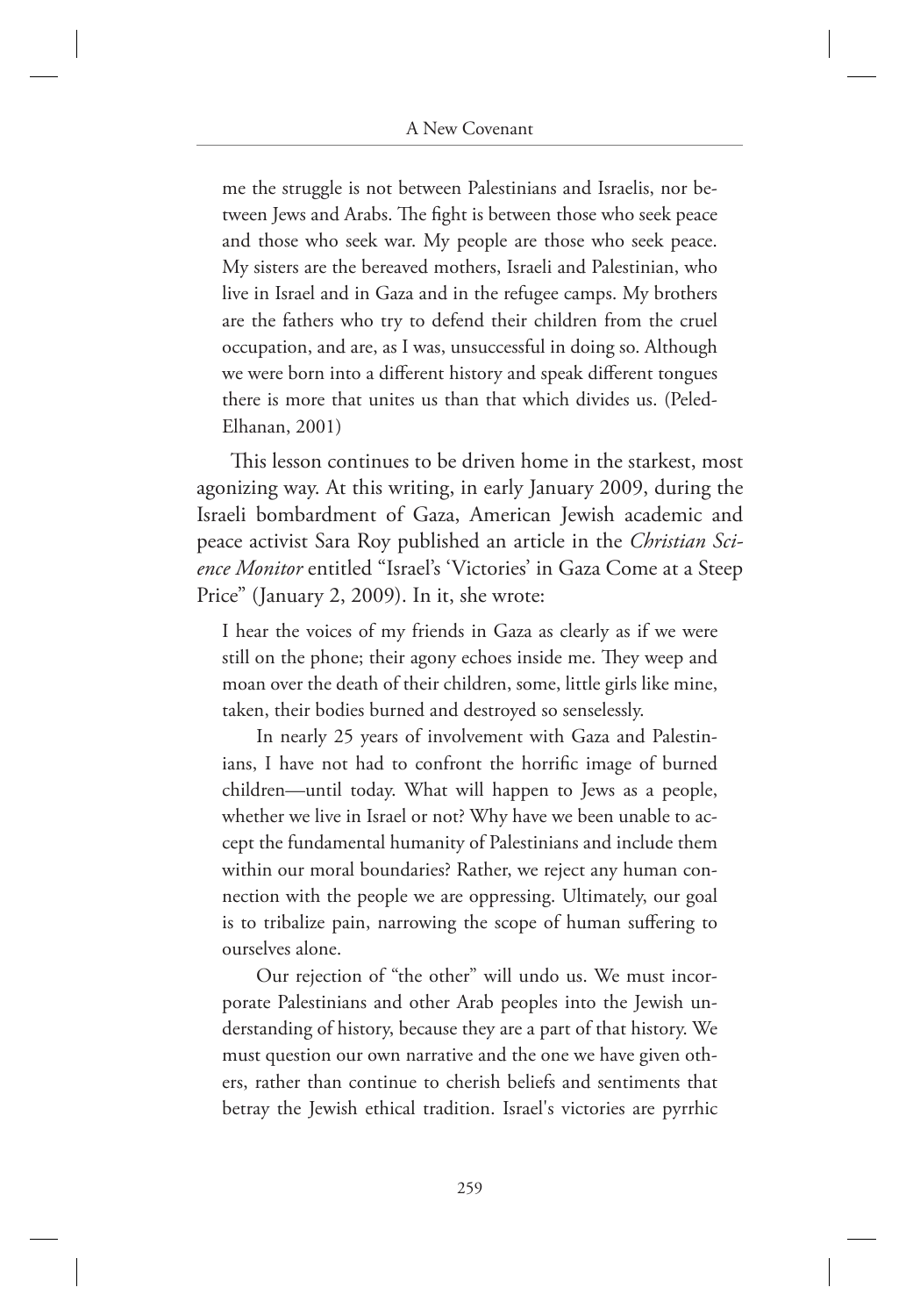and reveal the limits of Israeli power and our own limitations as a people: our inability to live a life without barriers. Are these the boundaries of our rebirth after the Holocaust? As Jews in a post-Holocaust world empowered by a Jewish state, how do we as a people emerge from atrocity and abjection, empowered and also humane? How do we move beyond fear to envision something different, even if uncertain?

The answers will determine who we are and what, in the end, we become.

It's life or death. It's our choice between a commitment to empire or to our future as members of a human community. A persistent, steadfast focus on this choice must inform the activities of our faith communities if these religious traditions are going to not only "survive" but be a force for the survival of our species on this planet. Protestant cleric and theologian John Shelby Spong wrote that "Christianity must change or die" (1999). But it cannot be the task of one faith tradition to bring the others along. Christianity has begun to repudiate its doctrine of being the one true faith, and specifically the faith that superseded Judaism. The next step is to forge a community that transcends the barriers that separate one nationality, ethnicity, or faith community from another. In making sense out of the story of Jesus's death, Spong asserts that in Christian theology, Jesus's transformation into the Holy Spirit "became a sign of the intrinsic unity of all human life, creating a community beyond every human difference. The defining marks of the past—tribe, language, race, gender or even sexual orientation—faded. Inevitably, so will the most difficult and painful of all aspects of human behavior, namely, those barriers erected by the religious convictions of human beings" (223–224).

Gaillardetz credits the ancient Hebrew worship of the one God as the foundation for this "global church," a church that transcends faith community and national boundaries, and that establishes devotion to a universal, divine presence in history in opposition to the violence and divisiveness of empire. He cites Brueggemann's piercingly simple insight about the statement of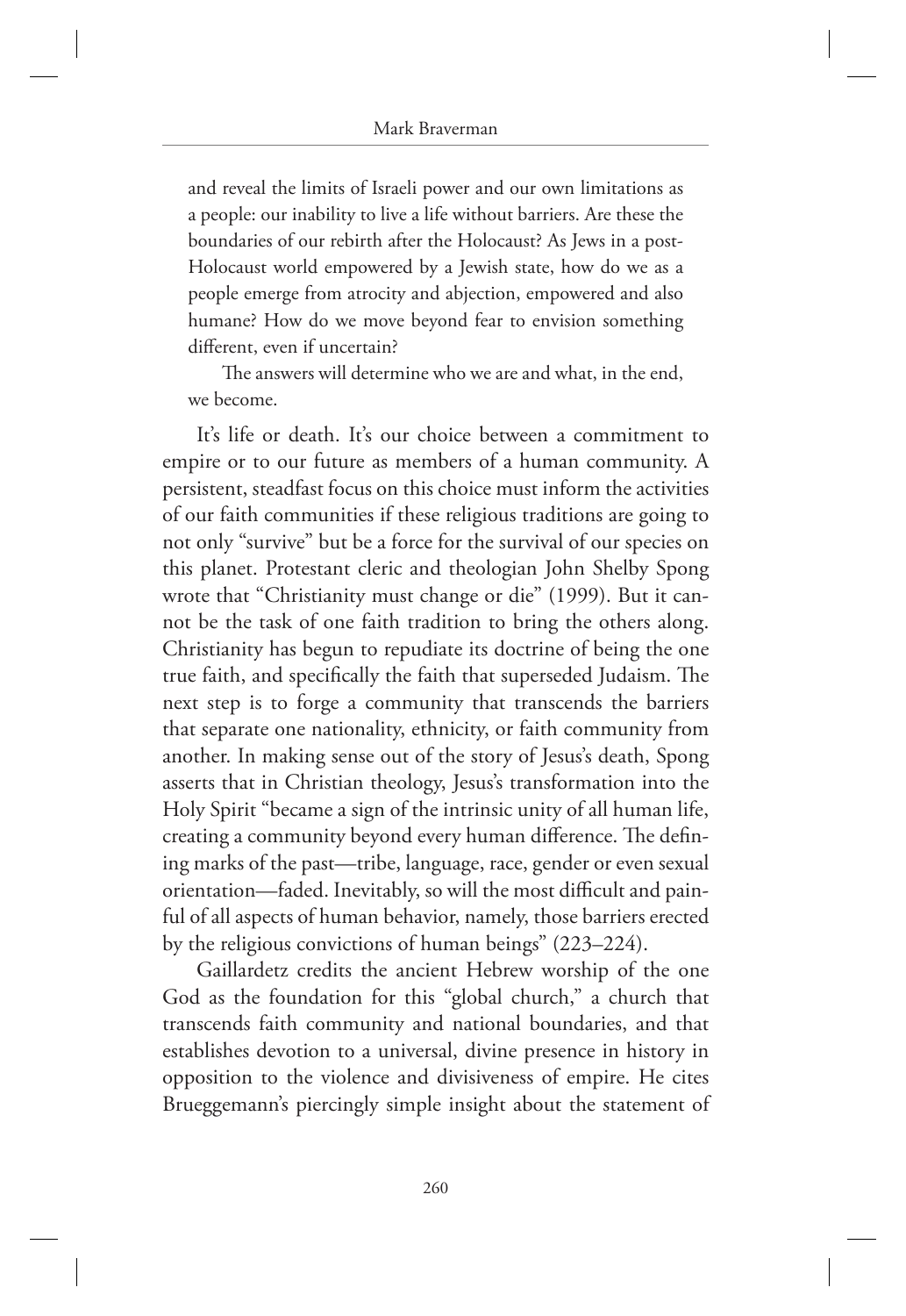belief in Exodus 15:18—"The Lord will reign for ever and ever"as implying its opposite: "and not the pharaoh!" (Brueggemann 2001, 7).<sup>1</sup> In his recent collection *In the Shadow of Empire*, Richard Horsley writes about the theme of deliverance from imperial oppression common to the foundational stories of both the Judaic and Christian traditions. He notes that Passover commemorates liberation from bondage, and Good Friday and Easter celebrate "Jesus'…vindication by God as the true Lord and Savior, as opposed to the imperial 'lord' and 'savior'" (2008, 7).

### A New Framework for Peace

Sabeel founder Canon Naim Ateek advocates an ethos that unites all faiths in a commitment to justice. With the story of his expulsion as a child from his Galilee village as the backdrop, Ateek turns to the Jewish people, challenging us to undertake the work of reconciliation with the Palestinian people. In effect, he is asking us to acknowledge the damage caused by our actions and to share the land. In similar fashion, Ateek challenges his fellow Palestinians to achieve an understanding with the Jewish people based on a common faith in a God of justice. Standing alongside Ateek in this commitment to reconciliation, Marc Ellis also argues for the importance of theology in building this communal future:

Creating a framework for peace between Jewish Israelis and Palestinians demands…a new way of understanding Jewish life in the Middle East. Jewish theology and ethics come into play…If in fact the task of theology is to nurture the questions a people needs to

<sup>1.</sup> In Brueggemann's analysis, this is the beginning of the transformation of ancient Israel into the justice-based and universalist creed that would lay the foundation for the Judeo-Christian faith. The Song of Miriam is a paean to God's drowning of the Egyptians in the sea. Brueggemann characterizes this song as the culmination of a period in which the deity was seen in military terms, leading his chosen people into conquest (2001, 16). Like Ateek, Brueggemann sees this as a developmental stage. There would be a long way to go, with many twists and turns, to reach the point of rejecting king and empire as the foundation of peoplehood and humanness. We stand at one of those turns today.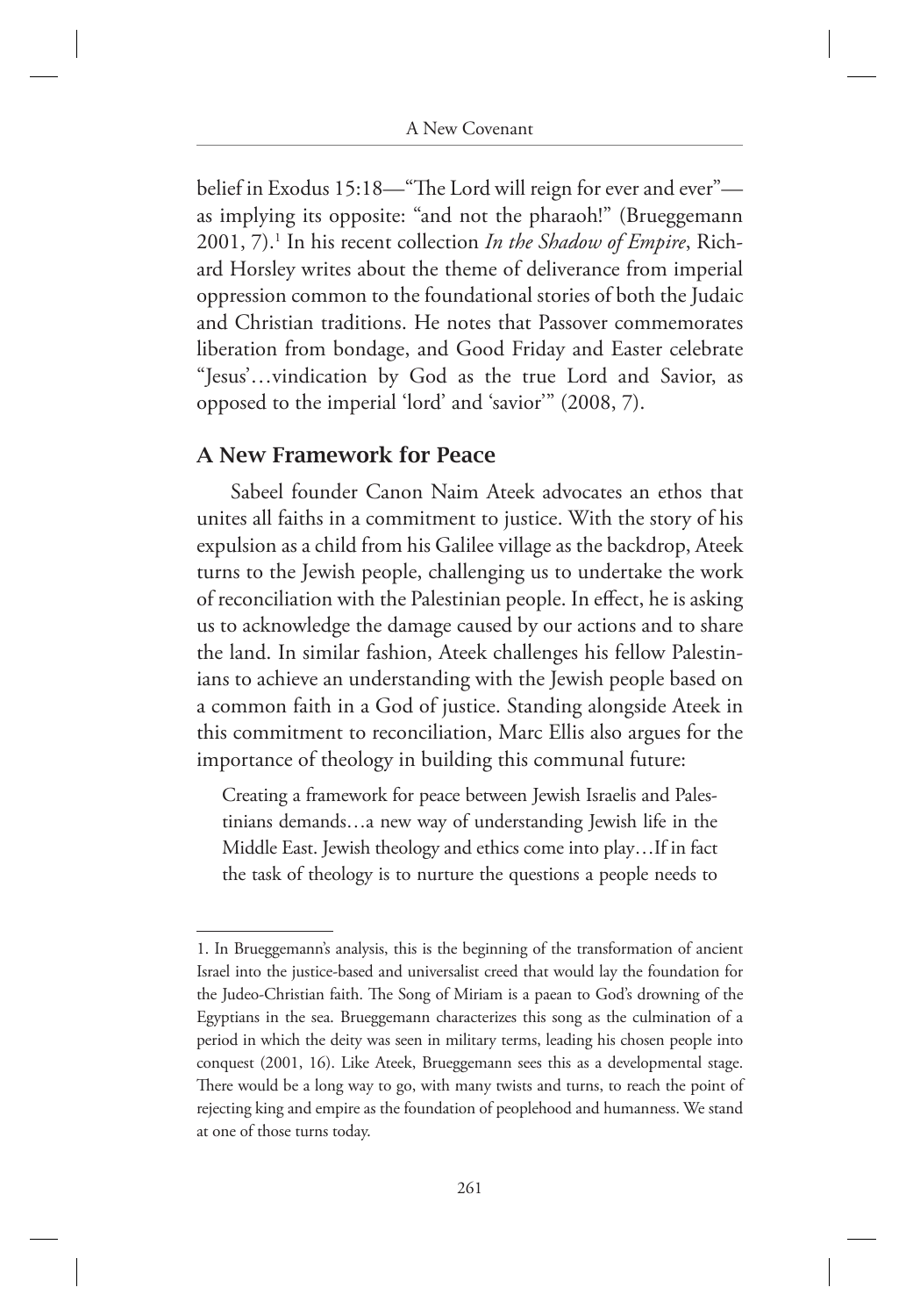ask about the history it is creating, then the task of Jewish theology is clear: to lay the theological groundwork for Jewish life beyond innocence, redemption, and the last stand. To look toward the end of Israel's sense of isolation and abandonment and toward a future of creative integration and independence is to propose what for most Jews seems to be the most paradoxical of options, that is, solidarity with the Palestinian people. (1990, 287)

But why should we view this option as "paradoxical"? There is no viable future for the Jewish people unless and until we can acknowledge the suffering that we have caused and open ourselves to sharing the land with the Palestinians. It is the path that beckons us if we are to escape from the prison of our separateness and self-absorption, from our attachment to an exclusionism and to an identity as God's elect. For the Jews, at this point in our history, the Palestinian people represent the other that we must join with in order to join humanity. Ellis continues, "a Jewish theology of liberation will be developed in a community that includes Jews and others who are not Jewish…In the new Diaspora, no one faith or tradition will predominate. Rather, carrying the fragments and brokenness of different traditions and cultures, those in the new Diaspora will share experiences and hopes, disappointments and possibilities" (287).

When theologian Marcus Borg wrote in 2006 about "the imperial captivity of much of the church in the United States," he was asking why, even though our reason for going to war violated Christian teachings, millions of Christians did not "throng the streets" in protest in the months leading up to the 2003 invasion of Iraq (298). In his call for an "emergent" versus a "conventional" church, Borg is advocating this same openness to introspection, self-criticism, and ideological ferment within the faith community itself. This is the value we saw articulated in Williamson's "rule" of conversation for a post-*shoah* theology, in which Christians, if their religion is to be vital and useful, must be free to reform, revise, and reformulate doctrine in direct response to the challenges raised by current events. With respect to the Israel-Palestine conflict, I suggest that we in the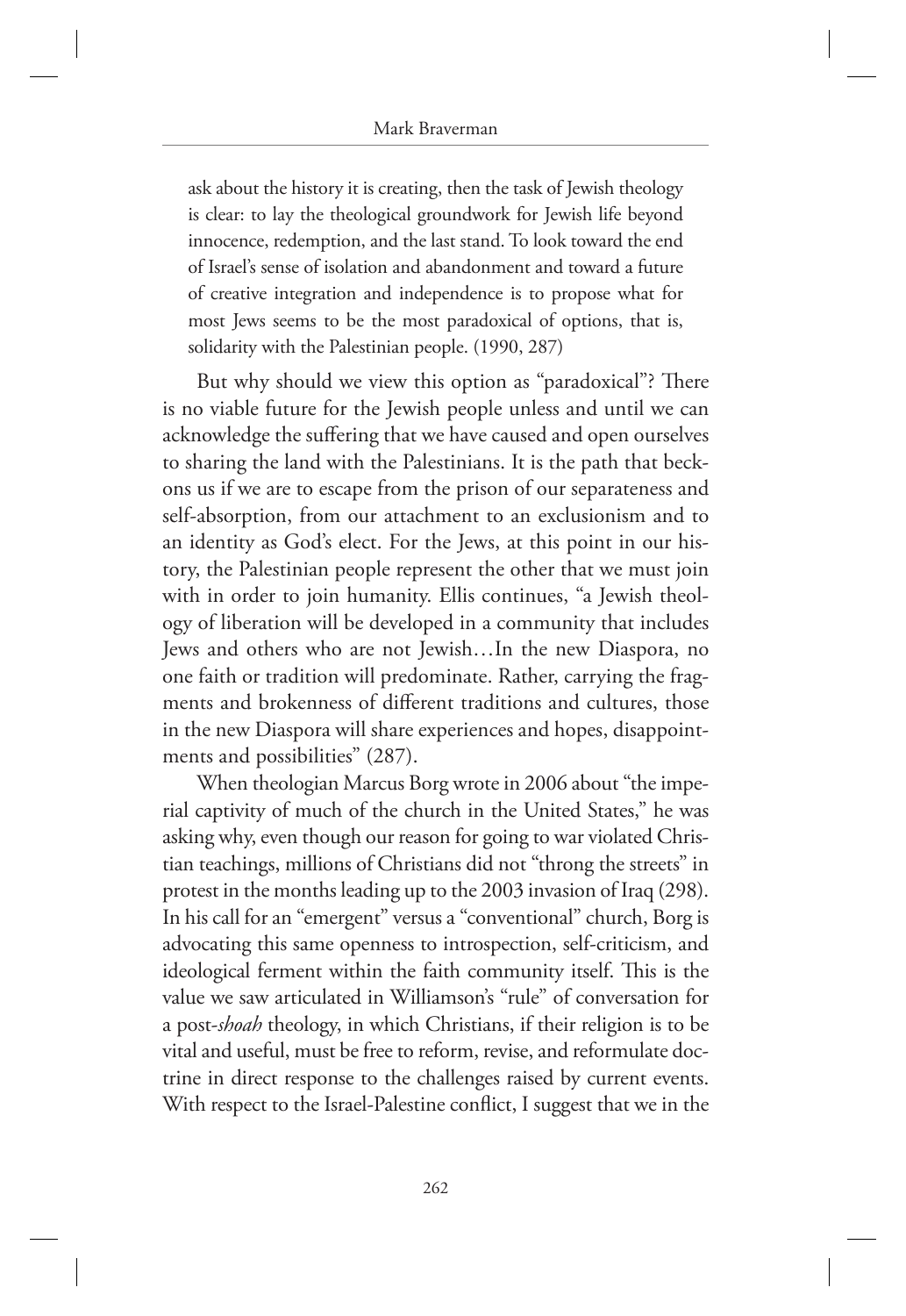Jewish community and in Israel must consider what a post-Nakba theology would require of us in order to achieve a true and lasting peace in historic Palestine.

### The Church as a Force for Change

Borg is reaching for this same commonality of traditions in his depiction of Jesus as a "Spirit-filled Jewish mystic standing in the tradition of the Jewish prophets" (135). Borg is one of a group of contemporary New Testament interpreters that includes Dominic Crossan, Richard Horsley, Neil Elliot, and John Shelby Spong, who are formulating a new vision of Christianity. Like the post-Holocaust revisionists discussed in previous chapters, they seek to overcome the split with Judaism and find common ground in confronting the challenges of modern times. But, unlike the postwar revisionists, their focus is not on correcting the historical sins of Christianity, but on deepening our understanding of Jesus and the early church as a movement opposed to Roman imperial power. Crossan points out that the names for Jesus used in the New Testament were chosen to make very clear the distinction between Rome and the coming Kingdom of God: "Before Jesus the Christ ever existed and even if he had never existed, these were the titles of Caesar the Augustus: Divine, Son of God, God and God from God; Lord, Redeemer, Liberator, and Savior of the World" (2008, 73).

The story of early Christianity is the story of a movement of religious renewal in the quest for social justice in the Mediterranean basin of the first century. This is also our story today, playing out on a global basis. In his contribution to *In the Shadow of Empire*, Horsley points out that Jesus was leading an antiimperial movement of Jewish renewal. In his chapter in the same collection, Walter Brueggemann emphasizes that the present "hope of the church" is to be found in the prophetic tradition that opposed the power of kings and their alliances with empire. The vision of the Old Testament prophets, asserts Brueggemann, is a peace that comes from a "just economy that is not based on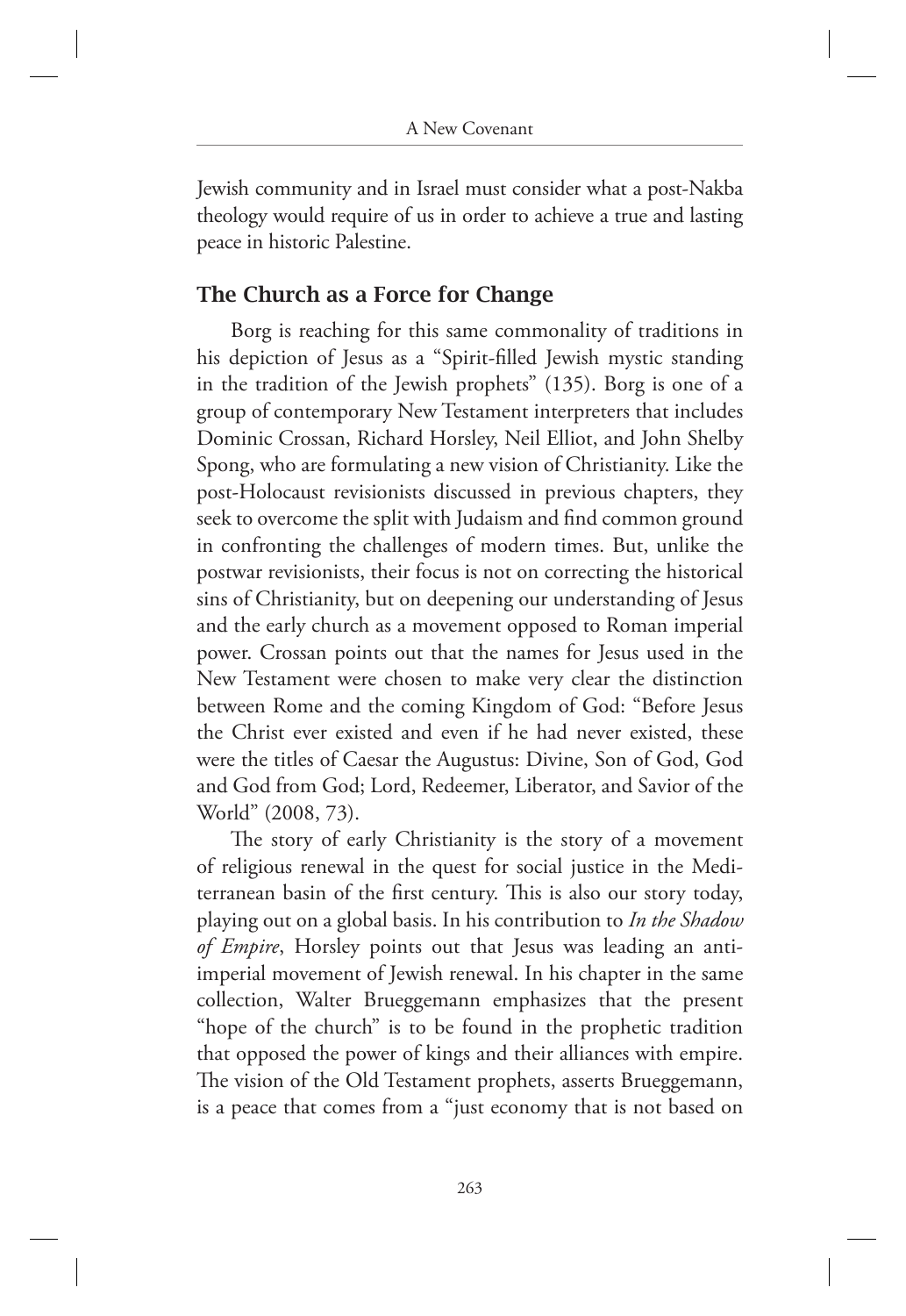force or exploitation"  $(2008, 39)$ . The hope of the church is to be "a community that stands apart from and over against empire." Brueggemann enjoins the church to "recover its public voice that attests to an alternative rule in the world" (39).

What then is the role of the church to be? Current events require that we address this question on an urgent basis. Horsley questions the received wisdom that Jesus, in advocating nonviolence, was promoting passive nonresistance. The experience of the Iraq war—and has this event not been a "moment of truth" for Americans?—leads Horsley to conclude "that America has indeed been acting as an imperial power. Historians are reminding us how deeply the sense of being the New Rome, as well as God's New Israel, is embedded in 'America's collective identity.' These recent developments are now leading many Christians who feel uncomfortable about their role as the New Romans to inquire about the relation of the original Rome to the ancient Middle East and in particular about that figure whom the Romans hung on a cross as an insurgent" (Horsley 2008, 77). Neil Elliot, in his chapter in the same book, issues an urgent caution: "We must ask," he writes, "to what extent the inexorable logic of global capitalism, designed in the United States and enforced by its military power, determines the priorities of churches" (119). Sounding the theme of a return to community, Elliot asks us to recall the "tenement churches" that Paul assembled in contrast to and in defiance of the global imperialism of his time—and of ours.

In his contribution to this collection, Norman Gottwald, writing in the waning days of the administration of George W. Bush, takes aim at "the triumphalism of current American foreign policy" (23). In this regard Gottwald summons the voice of the ancient Hebrew prophets, who articulated a vision of "just community" deeply embedded in the life of ancient Israel. He writes, "the early communitarian life of Israel was responsible for shaping the subsequent course of the Israelite and Jewish people in profound ways…[lending] strength to the later prophetic movement…that sharply criticized the gross abuses of the monarchy and the ostentatious greed of the client classes of big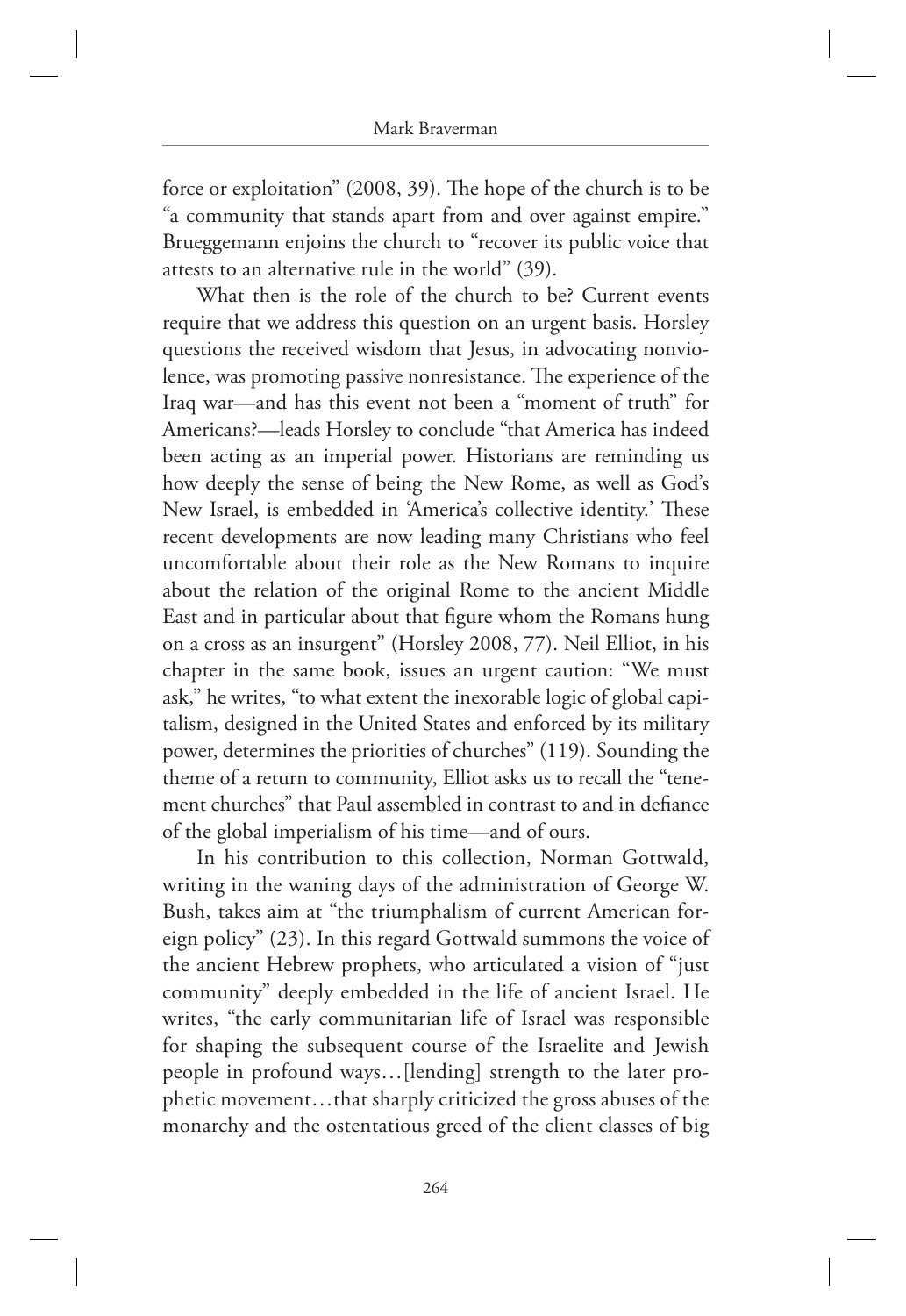landowners and merchants" (21). Using these "biblical criteria," he asserts that modern America has failed the test through its aggression toward relatively powerless countries in South America, Asia, and the Middle East. Gottwald brings his chapter to a close with a remarkable observation, as he trains his focus on one particularly critical spot in the global picture. The United States, he asserts, is very much like ancient Rome in its power and its aggressive stance—not, as some religious voices have wanted to maintain, like ancient Israel, which was in reality a "minor petty kingdom." It is, however, a "supreme irony" that "the Palestinians of the West Bank most nearly approximate the early Israelites since they occupy the same terrain, practice similar livelihoods, and long for deliverance from the 'Canaanite' state of Israel backed by the American Empire" (24).

Prophets state the obvious.

### Toward Covenantal Community

As these interpreters make clear, this message is not limited to Christians—the Old Testament prophets took a clear stand against everything represented by empire. Just as it is a distortion of Christian values to use the Bible to support the unjust actions of any state—including the state of Israel—so is it a betrayal of Jewish values to justify collective crimes on the basis of Jewish scripture or Jewish history. Here is where Jews and Christians must make common cause. As Richard Horsley points out, Jesus was calling for a renewal of covenantal community. He points out that this was the covenant for social justice that was created when the Jewish people accepted God's law. In a previous chapter, we cited Jewish theologian Marc Ellis's warning that Constantinian Christianity, representing the yoking of imperial power to the religious establishment, has now been joined by Constantinian Judaism and Constantinian Islam. To counteract this, Ellis makes the powerful case for all religious traditions to join together in "movements of justice and compassion across community and religious boundaries" (2004, 217). Redeeming the current global